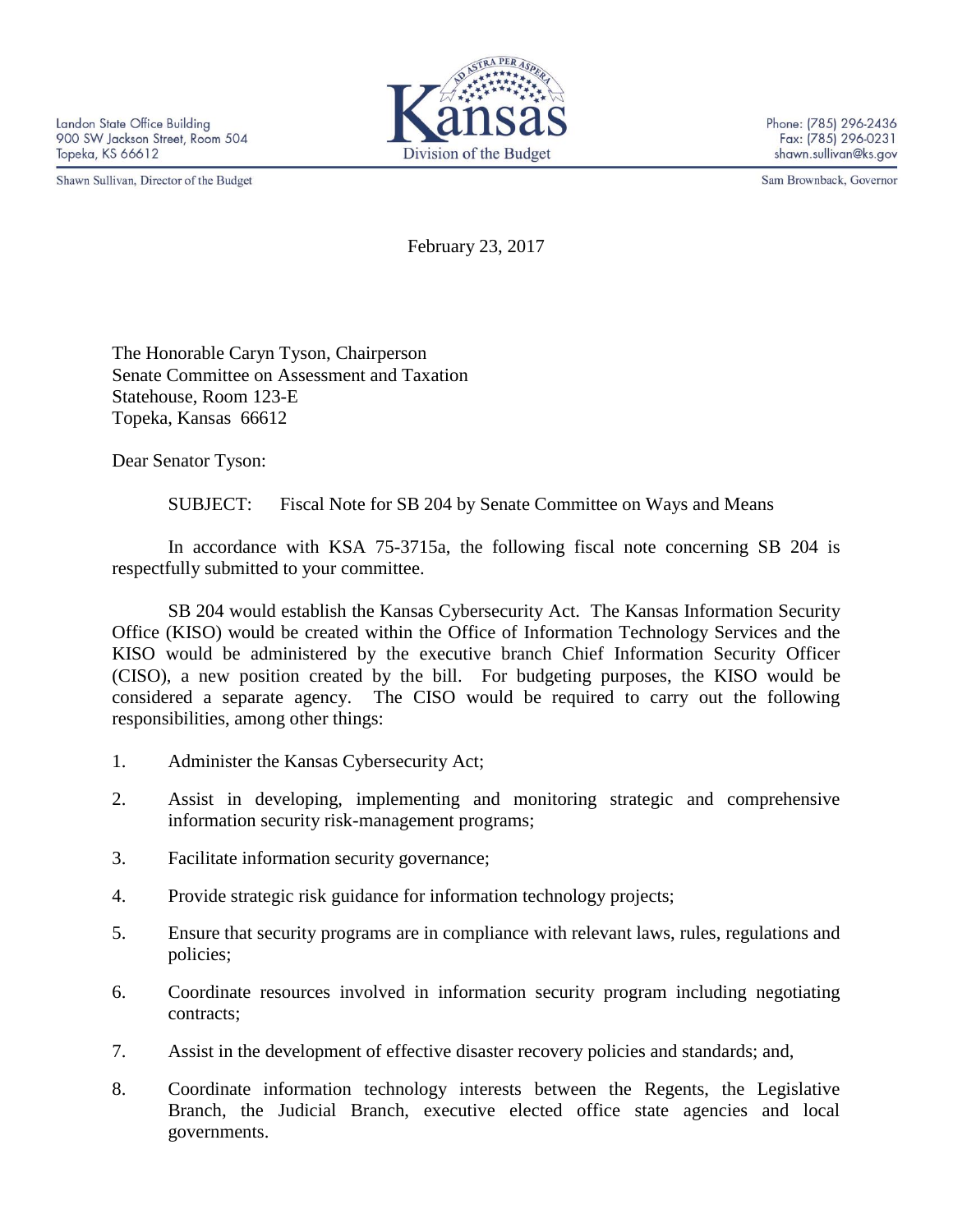The Honorable Caryn Tyson, Chairperson February 23, 2017 Page 2—SB 204

The bill would create the Cybersecurity State Fund. The fund would be financed from a transfer on July 1, 2017, of all unobligated funds remaining in the Office of Information Technology Services special revenue funds that are designated by the Chief Executive Information Technology Officer as cybersecurity fee monies. Additionally, the revenue received from the \$4 modernization surcharge collected by the Division of Vehicles of the Department of Revenue would be credited to the Cybersecurity State Fund.

The bill would also establish the Cybersecurity State Grant Fund Coordinating Council (CSGFCC), whose membership would comprise the CISO, two members representing information technology personnel from executive branch agencies, two members representing legal counsel from executive branch agencies, and one member representing financial personnel from executive branch agencies. The CSGFCC would be responsible for developing rules and regulations for distributing grant funds. Grants would be made from the Cybersecurity State Grant Fund, which would be a new fund created by the bill. A balance of at least \$10.0 million must be maintained in the fund.

The expenditures necessary to operate the Kansas Information Security Office and provide cybersecurity grants are unknown at this time; however, it is assumed that the Office would utilize all funding made available in the Cybersecurity State Fund and Cybersecurity State Grant Fund. A portion of the financing for the Cybersecurity State Fund would come from a transfer of unobligated OITS special revenue funds. The precise amount of unobligated funds designated as cybersecurity monies that will be available for transfer on July 1, 2017, is unknown. According to budget system information, OITS is projected to have a FY 2018 beginning balance of \$175,688 in the Information Technology Fund, which is the primary fund of the agency.

The remaining portion of financing for the Cybersecurity State Fund would come from the \$4 Division of Vehicles modernization surcharge, which generates revenue of approximately \$12.0 million annually. For FY 2017, current law requires the Digital Imaging Program Fund in the Department of Administration, the Criminal Justice Information System Line Fund in the Kansas Bureau of Investigation (KBI), and the Division of Vehicles Modernization Fund in the Department of Revenue to each receive \$1 of the surcharge up to a maximum of \$1.0 million, with the State Highway Fund to receive all remaining revenue from the surcharge. The modernization surcharge generates approximately \$12.0 million annually with \$1.0 million each distributed to the Department of Administration, the KBI and the Department of Revenue and \$9.0 million distributed to the State Highway Fund. After FY 2017, the State Highway Fund would receive all of the revenue from the modernization surcharge if the distribution to the other agencies is not continued.

As included in *The FY 2018 Governor's Budget Report*, the Governor recommends the continued distribution of modernization surcharge revenue to the Department of Administration, the KBI, the Department of Revenue and KDOT. For FY 2018 and FY 2019, it is recommended that the Department of Administration receive \$500,000; the KBI receive \$1.0 million; the Department of Revenue receive \$1.0 million; and the State Highway Fund receive \$9.5 million. The \$9.5 million credited to the State Highway Fund is recommended to be transferred to the State General Fund in FY 2018 and FY 2019. Enactment of SB 204 would reduce the amount of